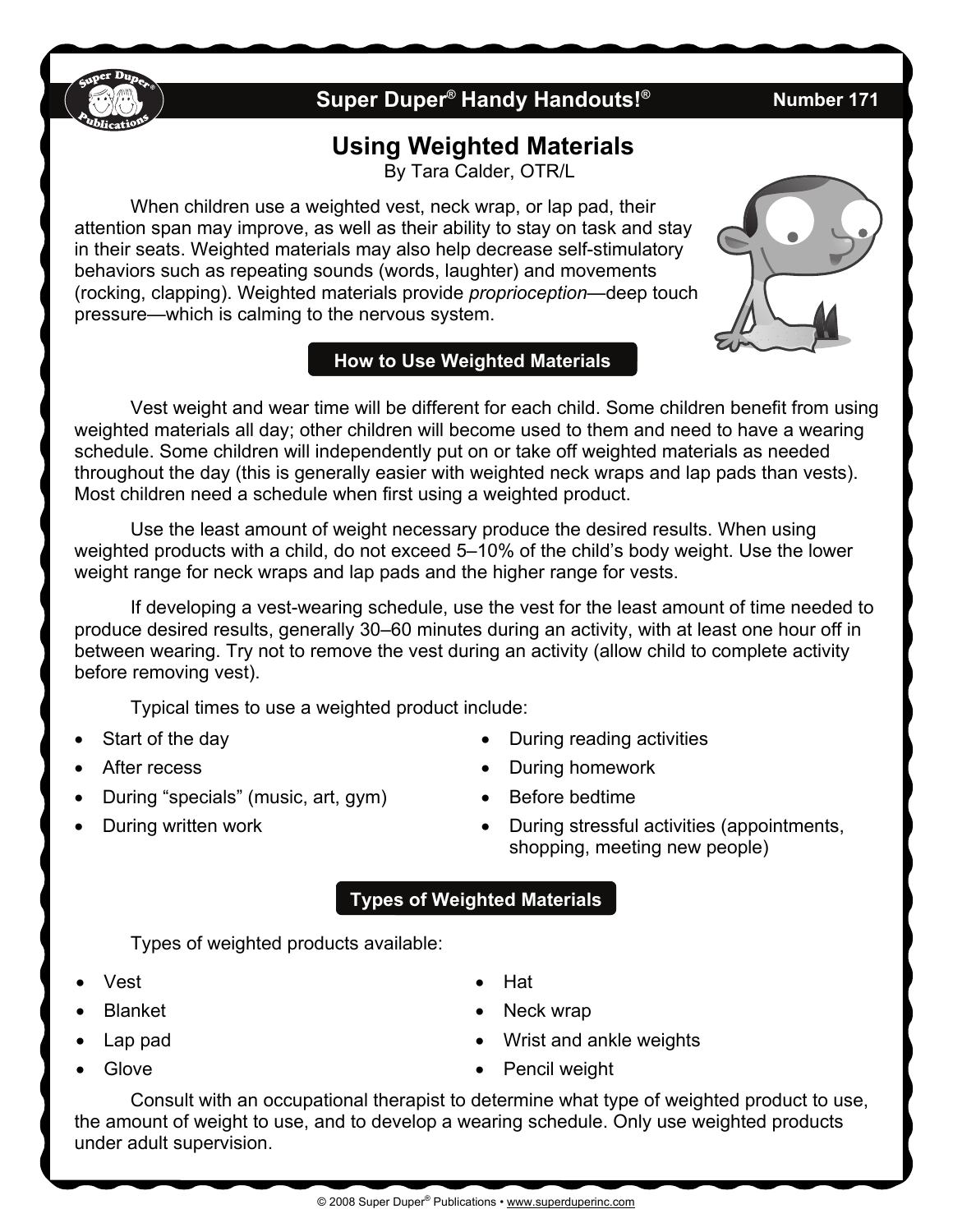### **Weighted Materials Schedule**

 This page provides a form you can use to develop a weighted materials schedule. Remember, consult with an occupational therapist to determine what type of weighted product to use, the amount of weight to use, and to develop a wearing schedule. Only use weighted products under adult supervision.

| <b>Time</b><br>(if applicable) Activity | <b>Type of</b><br>Material(s) | <b>Amount of</b><br>Weight | <b>Amount of</b><br><b>Time On</b> | <b>Amount of</b><br><b>Time Off</b> |
|-----------------------------------------|-------------------------------|----------------------------|------------------------------------|-------------------------------------|
|                                         |                               |                            |                                    |                                     |
|                                         |                               |                            |                                    |                                     |
|                                         |                               |                            |                                    |                                     |
|                                         |                               |                            |                                    |                                     |
|                                         |                               |                            |                                    |                                     |
|                                         |                               |                            |                                    |                                     |
|                                         |                               |                            |                                    |                                     |
|                                         |                               |                            |                                    |                                     |
|                                         |                               |                            |                                    |                                     |
|                                         |                               |                            |                                    |                                     |
|                                         |                               |                            |                                    |                                     |
|                                         |                               |                            |                                    |                                     |
|                                         |                               |                            |                                    |                                     |

**Resources** 

Bundy, A. C., Lane, S. J., & Murray, E. A. (2002). *Sensory integration: Theory and practice* (2nd ed.). Philadelphia, PA: F. A. Davis Company.

Shellenberger, S., & Williams, M. S. (1992). "*How does your engine run™?" A leader's guide to the alert program™ for self-regulation*. Albuquerque: TherapyWorks Inc.

Wilbarger, P. (1995, June). *The sensory diet: Activity programs based on sensory processing theory.* Sensory Integration Special Interest Section Newsletter Volume 18, No. 2, American Occupational Therapy Association.